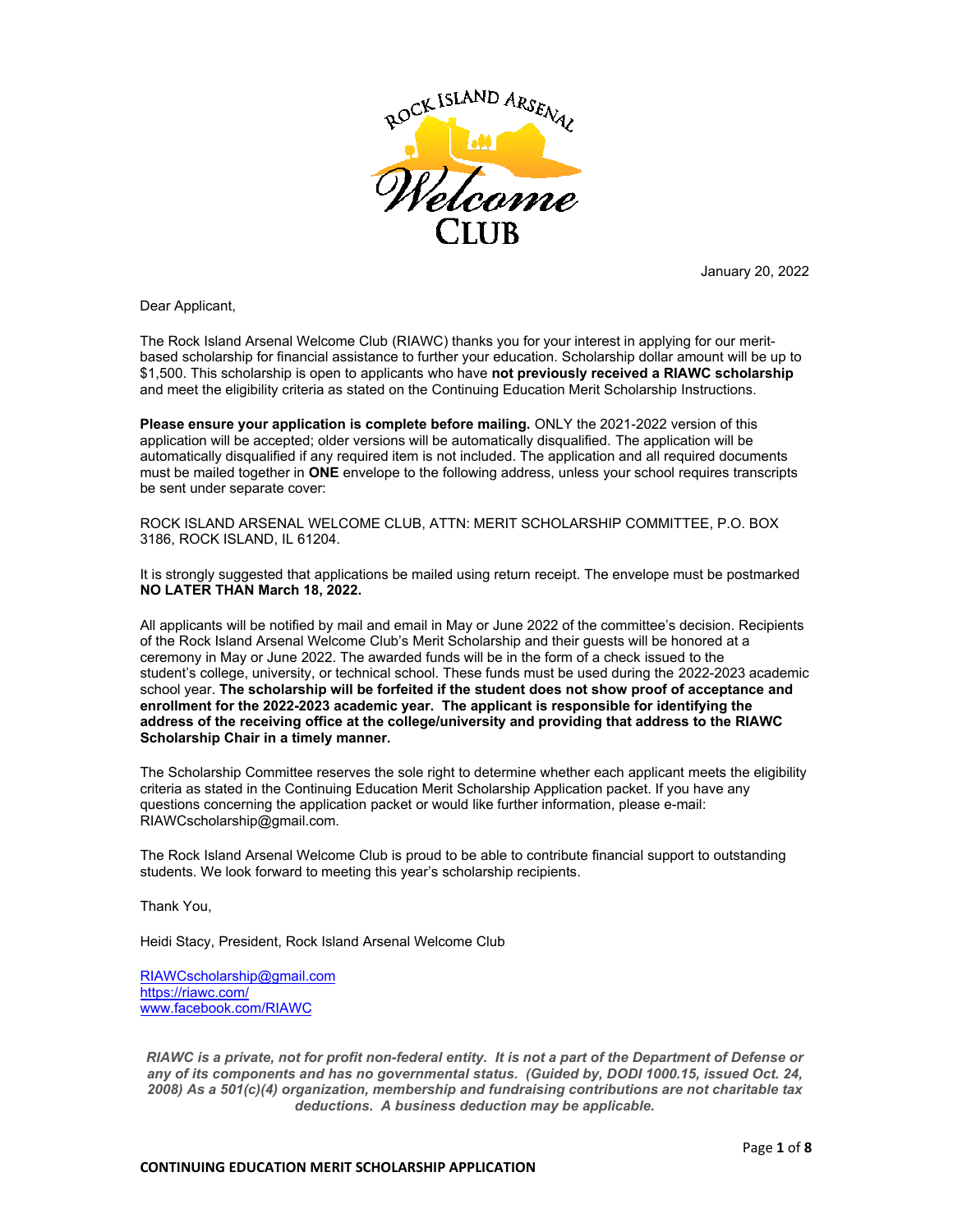### **CONTINUING EDUCATION MERIT SCHOLARSHIP INSTRUCTIONS**

#### **ELIGIBILITY:**

1. Applicant must reside in the local area or have a parent/sponsor residing in local area AND meet one of the following criteria:

a) hold a valid Military ID card (including dependent ID card) or a valid Federal ID card issued by Rock Island Arsenal, or

b) have a parent/sponsor who holds a valid Military ID card or valid Federal ID card issued by Rock Island Arsenal, or

c) who volunteers in a Rock Island Arsenal philanthropic organization, or

d) have a parent who volunteers in a Rock Island Arsenal philanthropic organization.

2. Applicant must plan to attend an accredited university, college, or trade school in a program of study leading to a baccalaureate, associate, or specialized technical degree during the 20222023academic year.

3. The scholarship will be forfeited if the student does not show proof of acceptance and enrollment for the 2022-2023 academic year.

4. Applicant has never received a scholarship from the RIAWC.

#### 5. *Students currently attending high school or a homeschool at the high school level MUST fill out the "High School Student Merit Scholarship Application" and NOT this*

#### *application.* **APPLICATION REQUIREMENTS:**

1. **Two Essays.** Provide a separate sheet for each essay response; essays must be type written, **doublespaced**, 300 to 500 words. Please include the essay question at the top of the essay and the word count at the bottom of the essay.

- **a. In ten years from now, what do you envision being and doing? What is your plan to accomplish your goals?**
- **b. Discuss some issue of personal, local, national, or international concern and its importance to you. How could you be an agent of change for this issue?**
- 2. **Completed Application.** Complete pages 3-8.

3. **Two Letters of Recommendation.** Include one from a current faculty member. The second should be from a community member, employer, or a different faculty member with whom you have been associated in the last two years.

- 4. **Official Transcript.** Most current official academic transcript in a sealed envelope from your registrar's office. Mail to RIAWC address no later than March 18, 2023.
- 5. **ACT or SAT Scores** (optional). A copy of your results unless score is indicated on your official May be used for awarding purposes.

transcript.

- 6. **One self-addressed, stamped business-size envelope.**
- 7. **A photo.** This will be used on the RIAWC poster if you are awarded a scholarship, so we recommend a headshot. **Please email a JPEG-format photo to RIAWCscholarship@gmail.com before March 19, 2022. This photo is not seen by the judges.**

**\*\*Applications are automatically disqualified if: (1) All required materials are not included in one envelope,** unless continuing education school requires transcripts be sent under separate cover. The photo should be emailed. (2) **If the application envelope is postmarked later than March 18, 2022.**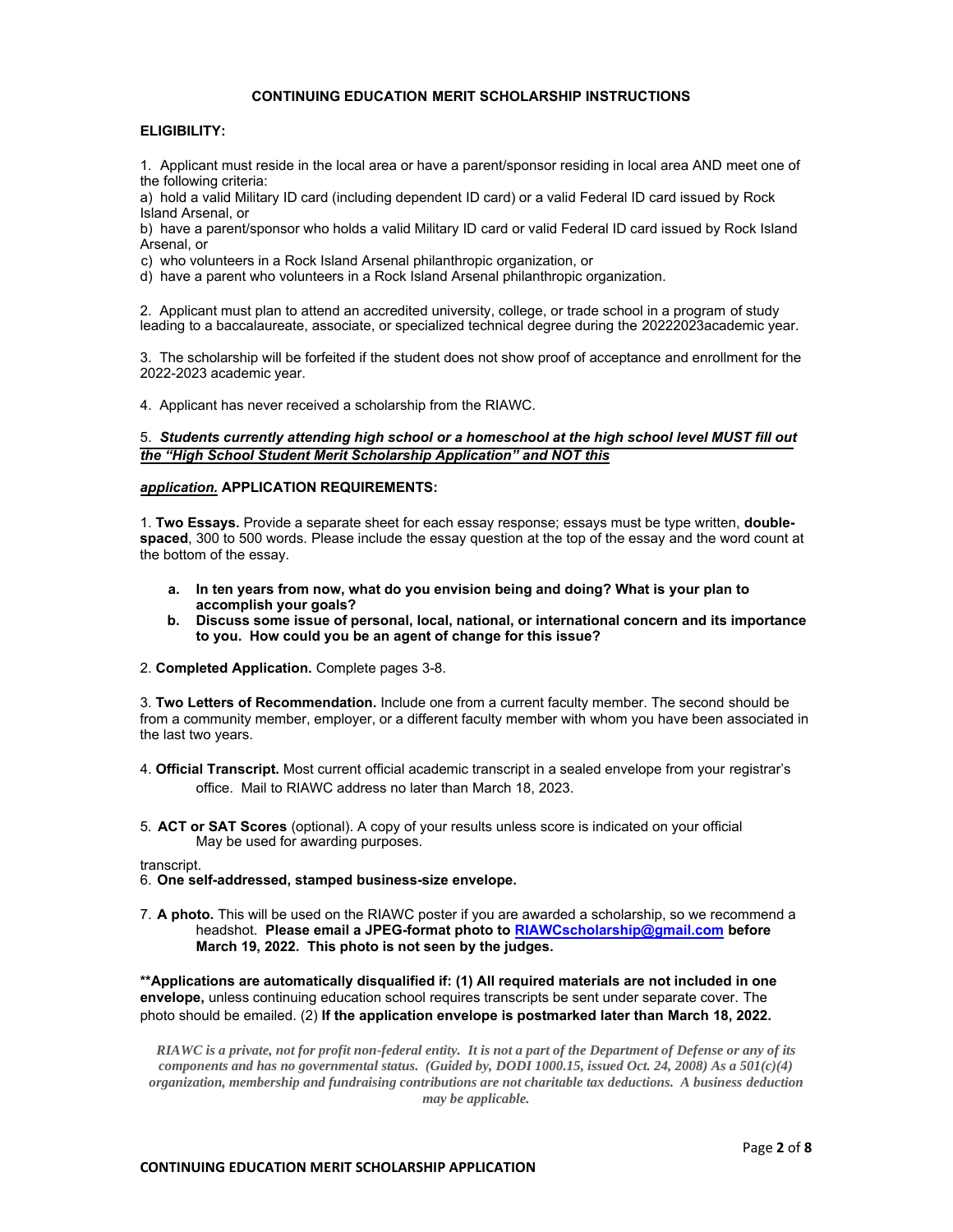## **CONTINUING EDUCATION MERIT SCHOLARSHIP APPLICATION**

| <b>STUDENT INFORMATION</b>                                                                                                                                                                                                                                                                                                                                                                                                                                       |                           |
|------------------------------------------------------------------------------------------------------------------------------------------------------------------------------------------------------------------------------------------------------------------------------------------------------------------------------------------------------------------------------------------------------------------------------------------------------------------|---------------------------|
|                                                                                                                                                                                                                                                                                                                                                                                                                                                                  |                           |
|                                                                                                                                                                                                                                                                                                                                                                                                                                                                  |                           |
|                                                                                                                                                                                                                                                                                                                                                                                                                                                                  |                           |
|                                                                                                                                                                                                                                                                                                                                                                                                                                                                  |                           |
| Name & Address of University/College/Technical School Currently Attending: [1997] [2003] Name & Address of University/College/Technical School Currently Attending:                                                                                                                                                                                                                                                                                              |                           |
| <b>SPONSOR INFORMATION</b>                                                                                                                                                                                                                                                                                                                                                                                                                                       |                           |
|                                                                                                                                                                                                                                                                                                                                                                                                                                                                  |                           |
|                                                                                                                                                                                                                                                                                                                                                                                                                                                                  |                           |
| Home Phone: <u>Contract of the Contract of the Contract of the Contract of the Contract of the Contract of the Contract of the Contract of the Contract of the Contract of the Contract of the Contract of the Contract of the C</u>                                                                                                                                                                                                                             |                           |
| (Please check all that apply):                                                                                                                                                                                                                                                                                                                                                                                                                                   |                           |
| Active Duty/Retired ____Military DOD/DA Civilian ____ Deceased RIAWC Member                                                                                                                                                                                                                                                                                                                                                                                      |                           |
| Relationship to Applicant:                                                                                                                                                                                                                                                                                                                                                                                                                                       |                           |
|                                                                                                                                                                                                                                                                                                                                                                                                                                                                  | Unit Address/Duty Station |
|                                                                                                                                                                                                                                                                                                                                                                                                                                                                  |                           |
|                                                                                                                                                                                                                                                                                                                                                                                                                                                                  |                           |
|                                                                                                                                                                                                                                                                                                                                                                                                                                                                  |                           |
| Privacy Act Statement: Under authority of US Title 10, Section 3012, the enclosed personal information will be<br>maintained by the Rock Island Arsenal Welcome Club Scholarship Committee for administrative use and released only to<br>the individuals needed to evaluate the application. The disclosure of the information is voluntary; however, failure to<br>disclose all or part of the requested information may hinder evaluation of the application. |                           |
| I certify that the information in the application is true and correct to the best of my knowledge. I understand that I may be<br>disqualified if I have knowingly included false information in this application. I agree to abide by the conditions of the Merit<br>Scholarship Committee and accept the final decisions of the independent selection committee.                                                                                                |                           |
| PLEASE CHOOSE YES OR NO:                                                                                                                                                                                                                                                                                                                                                                                                                                         |                           |
| Yes, I hereby give permission to the Rock Island Arsenal Welcome Club to use my name and photo for publication<br>in articles relating to and/or publicizing the RIAWC Scholarship grants and program.                                                                                                                                                                                                                                                           |                           |
| No, I do not give permission to the Rock Island Arsenal Welcome Club to use my name and photo for publication<br>in articles relating to and/or publicizing the RIAWC Scholarship grants and program.                                                                                                                                                                                                                                                            |                           |
| Applicant Signature: Management Signature: Management Signature: Management Signature: Management Signature: M                                                                                                                                                                                                                                                                                                                                                   | Date: ______________      |
|                                                                                                                                                                                                                                                                                                                                                                                                                                                                  | Date: 1                   |
| RIAWC is a private, not for profit non-federal entity. It is not a part of the Department of Defense or any of its<br>$(0.11)$ total define $(0.11)$ kg, $DODI 100015$ issued $Q_{11} 24.2000$ $A_{25} 501(1)$                                                                                                                                                                                                                                                   |                           |

*components and has no governmental status. (Guided by, DODI 1000.15, issued Oct. 24, 2008) As a 501(c)(4) organization, membership and fundraising contributions are not charitable tax deductions. A business deduction may be applicable.*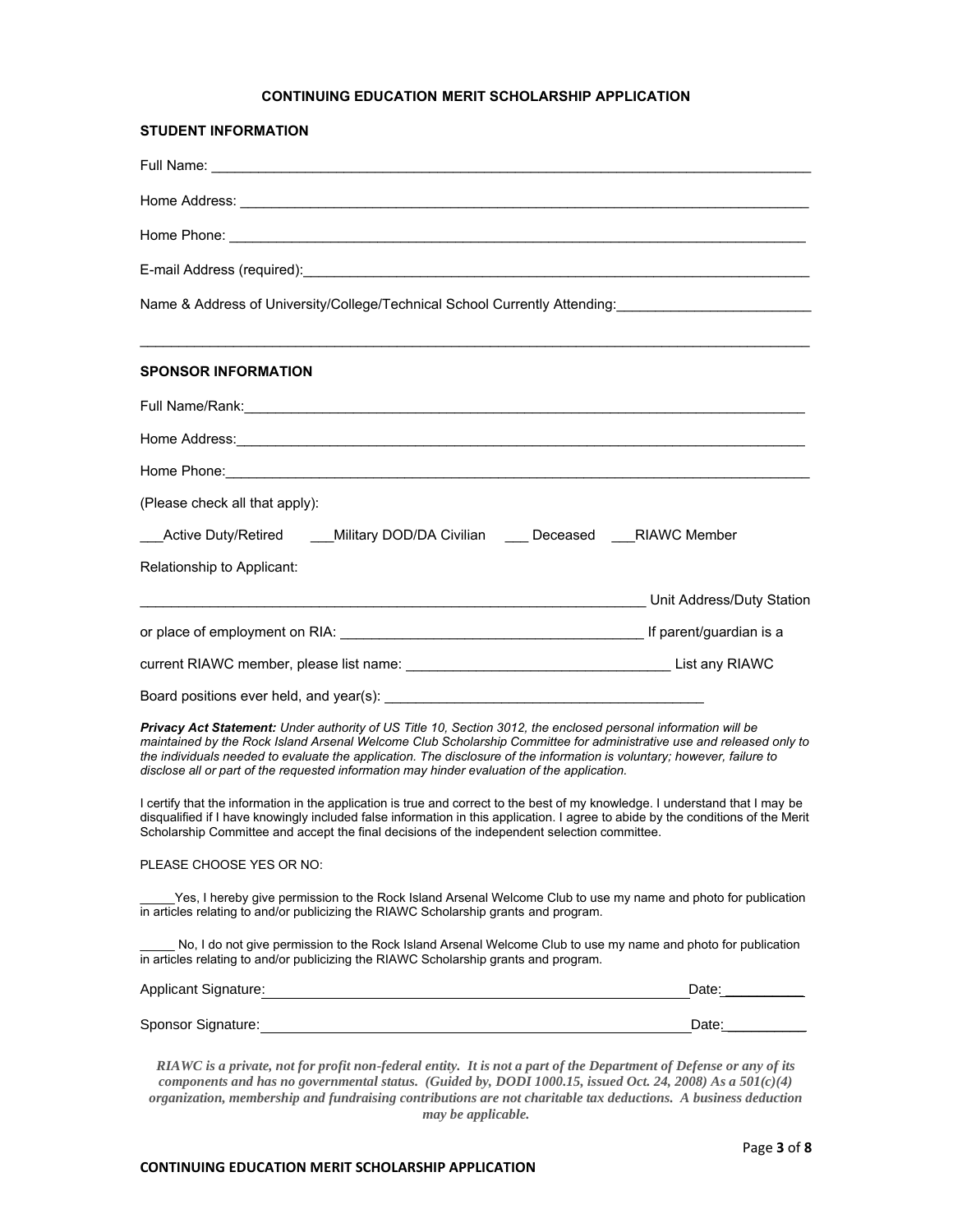## **CONTINUING EDUCATION MERIT SCHOLARSHIP APPLICATION**

### **ACADEMIC INFORMATION**

|                                                      |                                                                                                                                                                                                                                                                                                                                 | 1. List the date you graduated high school or received your GED:                                       |
|------------------------------------------------------|---------------------------------------------------------------------------------------------------------------------------------------------------------------------------------------------------------------------------------------------------------------------------------------------------------------------------------|--------------------------------------------------------------------------------------------------------|
|                                                      |                                                                                                                                                                                                                                                                                                                                 | 2. Is your education pursuit academic or vocational/technical? Please describe: ____________________   |
|                                                      |                                                                                                                                                                                                                                                                                                                                 | 3. What is your major & minor area(s) of study? _________________________________                      |
|                                                      |                                                                                                                                                                                                                                                                                                                                 | 4. Which do you expect to complete? () Bachelor's Degree. () Associates Degree () Other-Describe below |
|                                                      | 5. When do you expect to complete this degree? Learning and the state of the state of the state of the state of the state of the state of the state of the state of the state of the state of the state of the state of the st<br>6. List your high school(s) first and all subsequent schools attended in chronological order: |                                                                                                        |
| School Attended                                      | Location                                                                                                                                                                                                                                                                                                                        | Dates                                                                                                  |
|                                                      |                                                                                                                                                                                                                                                                                                                                 |                                                                                                        |
|                                                      |                                                                                                                                                                                                                                                                                                                                 |                                                                                                        |
| Include year received honor and award sponsor/donor. |                                                                                                                                                                                                                                                                                                                                 | Special Awards, Recognitions or Achievements* List all awards, etc. received in the last four years.   |
|                                                      |                                                                                                                                                                                                                                                                                                                                 |                                                                                                        |

## **\*Attach additional sheets if necessary.**

*RIAWC is a private, not for profit non-federal entity. It is not a part of the Department of Defense or any of its components and has no governmental status. (Guided by, DODI 1000.15, issued Oct. 24, 2008) As a 501(c)(4) organization, membership and fundraising contributions are not charitable tax deductions. A business deduction may be applicable.* 

 $\_$  ,  $\_$  ,  $\_$  ,  $\_$  ,  $\_$  ,  $\_$  ,  $\_$  ,  $\_$  ,  $\_$  ,  $\_$  ,  $\_$  ,  $\_$  ,  $\_$  ,  $\_$  ,  $\_$  ,  $\_$  ,  $\_$  ,  $\_$  ,  $\_$  ,  $\_$  ,  $\_$  ,  $\_$  ,  $\_$  ,  $\_$  ,  $\_$  ,  $\_$  ,  $\_$  ,  $\_$  ,  $\_$  ,  $\_$  ,  $\_$  ,  $\_$  ,  $\_$  ,  $\_$  ,  $\_$  ,  $\_$  ,  $\_$  ,

 $\_$  ,  $\_$  ,  $\_$  ,  $\_$  ,  $\_$  ,  $\_$  ,  $\_$  ,  $\_$  ,  $\_$  ,  $\_$  ,  $\_$  ,  $\_$  ,  $\_$  ,  $\_$  ,  $\_$  ,  $\_$  ,  $\_$  ,  $\_$  ,  $\_$  ,  $\_$  ,  $\_$  ,  $\_$  ,  $\_$  ,  $\_$  ,  $\_$  ,  $\_$  ,  $\_$  ,  $\_$  ,  $\_$  ,  $\_$  ,  $\_$  ,  $\_$  ,  $\_$  ,  $\_$  ,  $\_$  ,  $\_$  ,  $\_$  ,

\_\_\_\_\_\_\_\_\_\_\_\_\_\_\_\_\_\_\_\_\_\_\_\_\_\_\_\_\_\_\_\_\_\_\_\_\_\_\_\_\_\_\_\_\_\_\_\_\_\_\_\_\_\_\_\_\_\_\_\_\_\_\_\_\_\_\_\_\_\_\_\_\_\_\_\_\_\_\_\_\_\_\_\_\_\_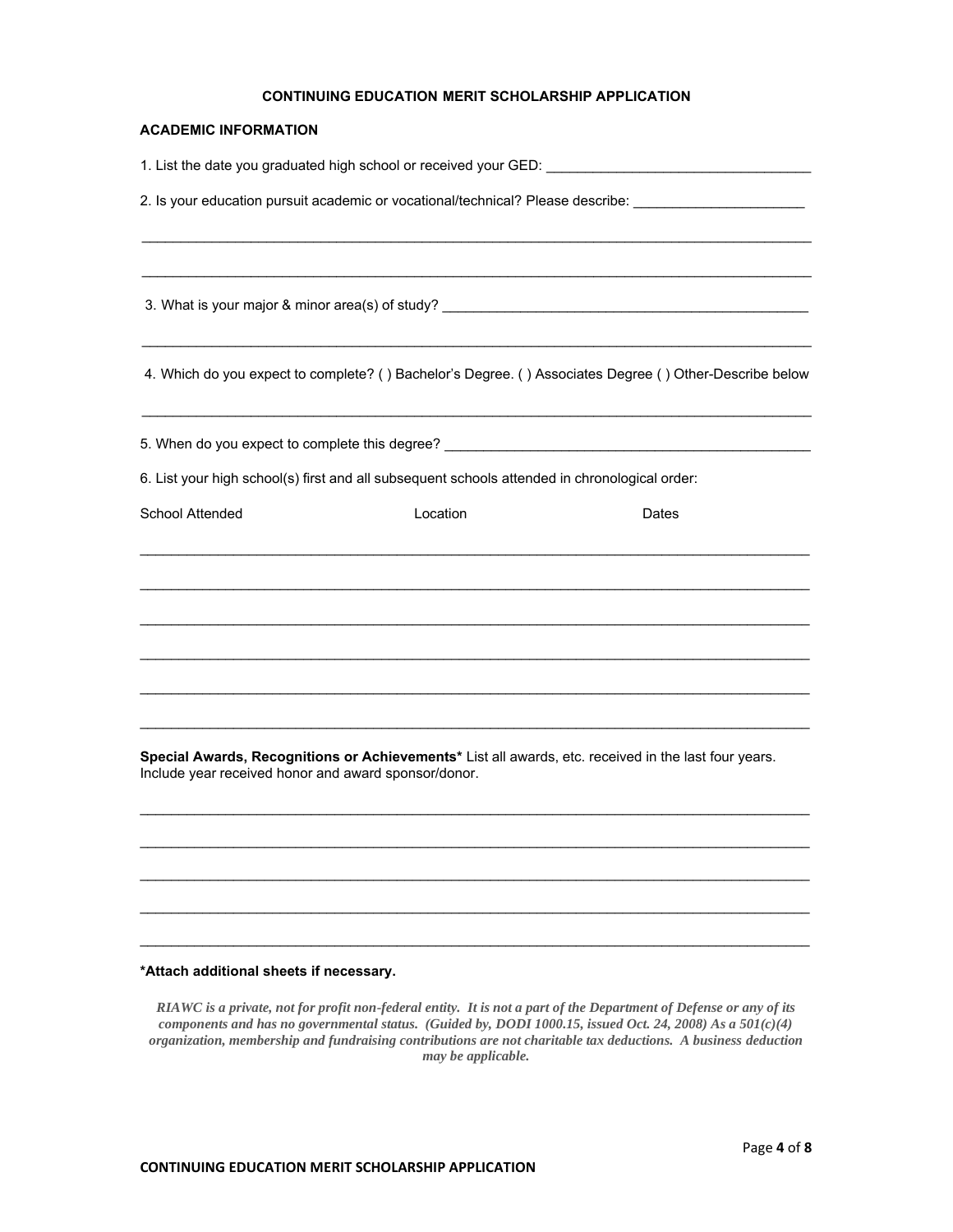| Year(s) | Organization                            |       | Organizations and Clubs. * List all community and school organizations and clubs. | Leadership Role(s) |                               |
|---------|-----------------------------------------|-------|-----------------------------------------------------------------------------------|--------------------|-------------------------------|
|         |                                         |       |                                                                                   |                    |                               |
|         |                                         |       |                                                                                   |                    |                               |
|         |                                         |       |                                                                                   |                    |                               |
|         |                                         |       |                                                                                   |                    |                               |
|         |                                         |       |                                                                                   |                    |                               |
|         |                                         |       |                                                                                   |                    |                               |
|         |                                         |       |                                                                                   |                    |                               |
|         |                                         |       |                                                                                   |                    |                               |
|         |                                         |       |                                                                                   |                    |                               |
|         |                                         |       |                                                                                   |                    |                               |
|         |                                         |       |                                                                                   |                    |                               |
|         |                                         |       |                                                                                   |                    |                               |
|         |                                         |       |                                                                                   |                    |                               |
|         |                                         |       |                                                                                   |                    |                               |
|         |                                         |       |                                                                                   |                    |                               |
|         |                                         |       |                                                                                   |                    |                               |
|         |                                         |       |                                                                                   |                    |                               |
|         |                                         |       |                                                                                   |                    |                               |
|         |                                         |       |                                                                                   |                    |                               |
|         |                                         |       | Work Experience. * List all work experience in the last four years.               |                    |                               |
| Year(s) | Employer                                | Title |                                                                                   |                    | <b>Average Hours Per Week</b> |
|         |                                         |       |                                                                                   |                    |                               |
|         |                                         |       |                                                                                   |                    |                               |
|         |                                         |       |                                                                                   |                    |                               |
|         |                                         |       |                                                                                   |                    |                               |
|         |                                         |       |                                                                                   |                    |                               |
|         |                                         |       |                                                                                   |                    |                               |
|         | *Attach additional sheets if necessary. |       |                                                                                   |                    |                               |

**Volunteer Activities. \*** List all volunteer activities during the last four years.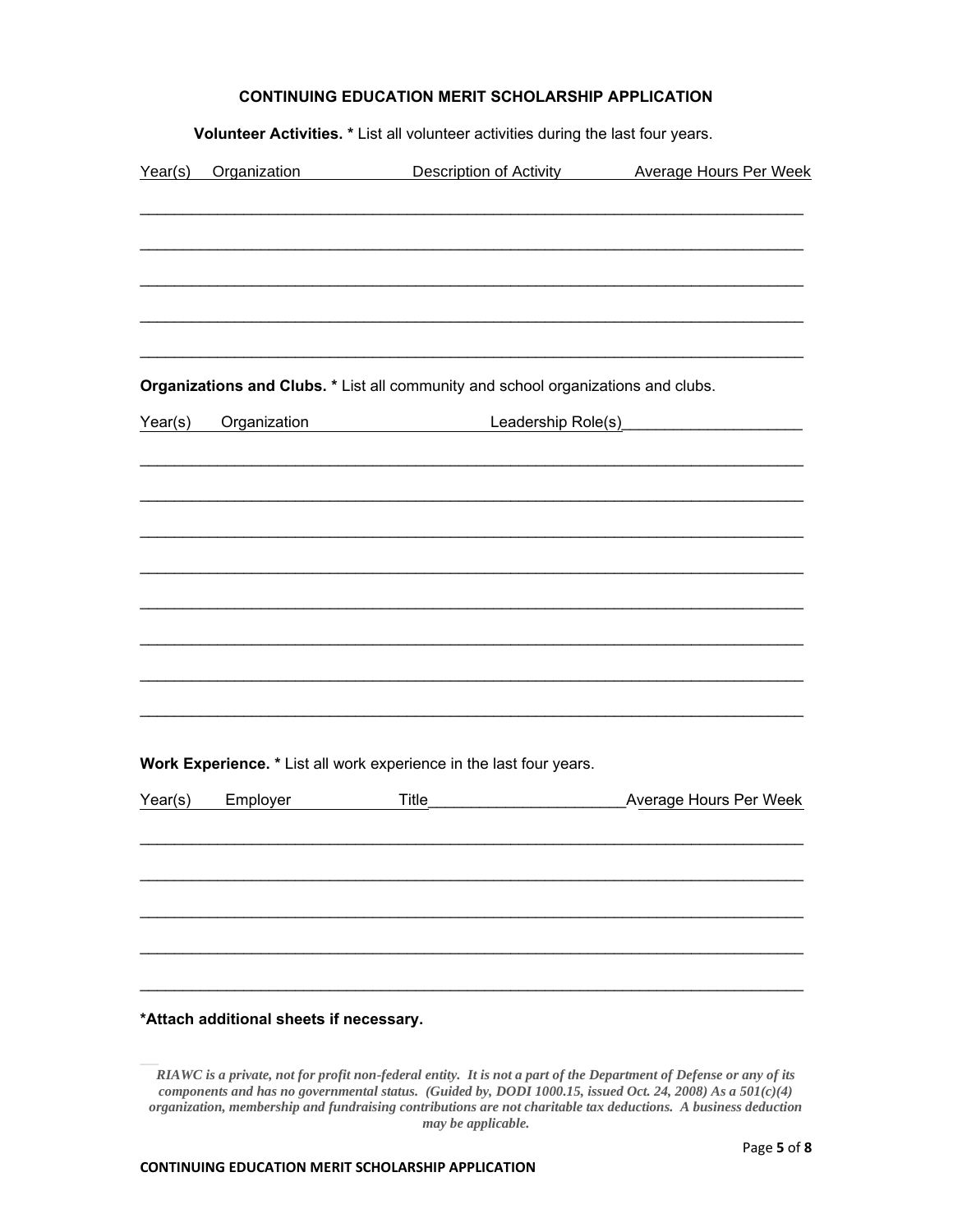## **CONTINUING EDUCATION MERIT SCHOLARSHIP APPLICATION RECOMMENDATION INSTRUCTIONS FOR LETTER OF RECOMMENDATION #1 (FACULTY)**

Include one (1) letter of recommendation from a faculty member who has known you within the last two years. **This letter MUST come from a faculty member who is not related to you.** 

| Applicant's Name: <b>Applicant</b> Applicant Applicant Applicant Applicant Applicant Applicant Applicant Applicant Applicant Applicant Applicant Applicant Applicant Applicant Applicant Applicant Applicant Applicant Applicant Ap |
|-------------------------------------------------------------------------------------------------------------------------------------------------------------------------------------------------------------------------------------|
|                                                                                                                                                                                                                                     |
|                                                                                                                                                                                                                                     |
| Association with applicant: North and Secretary Association with applicant:                                                                                                                                                         |
| Length of time:                                                                                                                                                                                                                     |

Dear Faculty Member:

To complete the applicant's RIAWC Continuing Education Merit Scholarship Application, please write a recommendation letter. **To eliminate any bias, please DO NOT use the student's name, age, race, or sex in your evaluation. Refer to him/ her as** *"the applicant."* 

Please consider the applicant's ability to complete his/her proposed program of study and assigned responsibilities by addressing and evaluating the following areas: personal character, intellectual promise, industry, motivation, leadership, integrity, overall performance, and ability to work with others.

**Staple this sheet to your letter of recommendation. After signing the letter, please seal in an envelope, sign over the envelope seal,** and return the completed recommendation to applicant with enough time for applicant to meet the postmark deadline of March 18, 2022.

Thank you for your willingness to help this applicant apply for a scholarship from the Rock Island Arsenal Welcome Club.

Heidi Stacy, President, Rock Island Arsenal Welcome Club

RIAWCscholarship@gmail.com https://riawc.com www.facebook.com/RIAWC

# **CONTINUING EDUCATION MERIT SCHOLARSHIP APPLICATION RECOMMENDATION**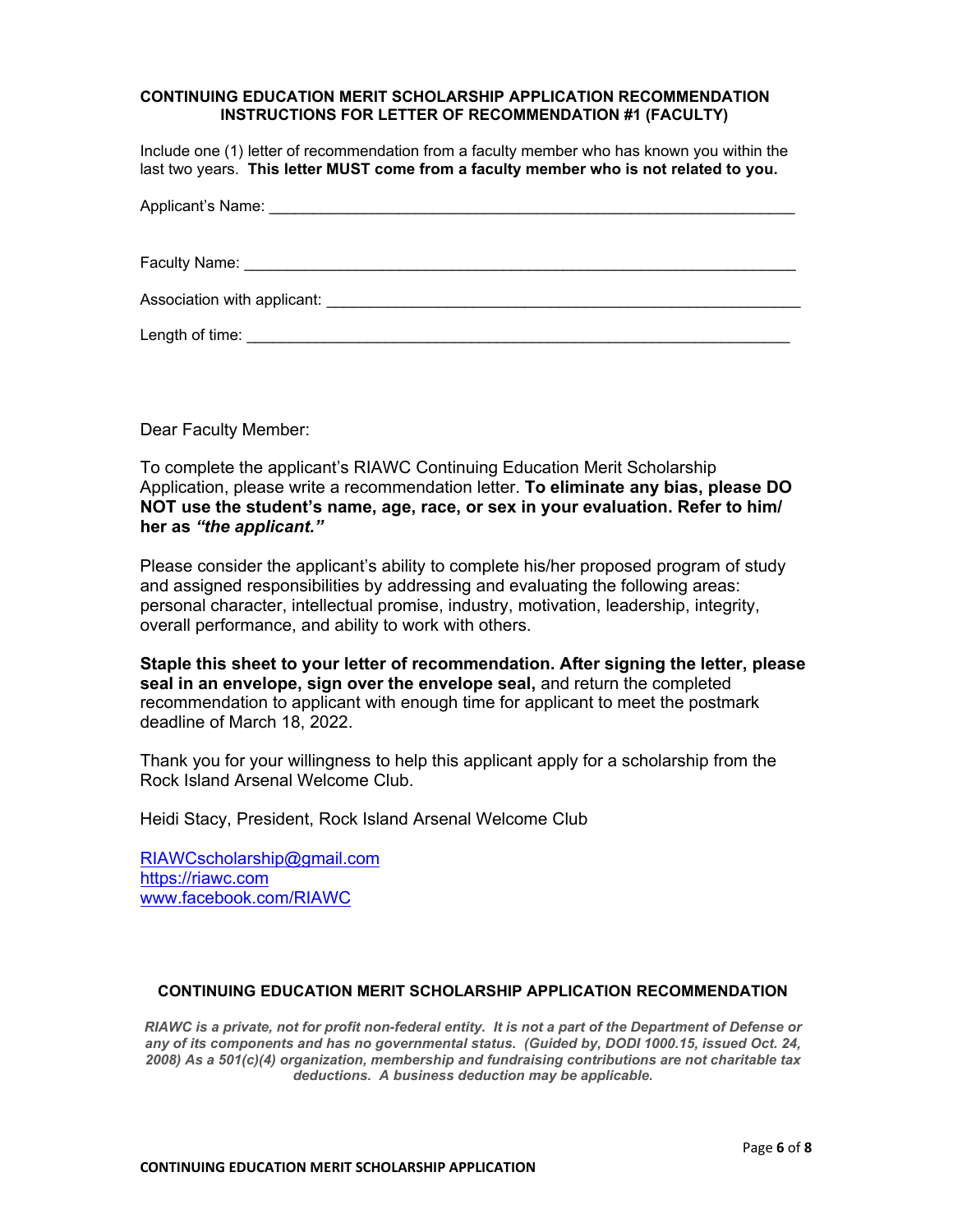# **CONTINUING EDUCATION MERIT SCHOLARSHIP APPLICATION RECOMMENDATION**

# **INSTRUCTIONS FOR LETTER OF RECOMMENDATION #2**

# **(COMMUNITY MEMBER/EMPLOYER/ADDITIONAL FACULTY)**

Include one (1) letter of recommendation from a community member, employer, or additional faculty member who has known you within the last two years.

Applicant's Name: **Alternative According to According the According According to According the According to According the According of According to According the According to According the According to According the Accord** 

Community Member/Employer or Faculty Name: \_\_\_\_\_\_\_\_\_\_\_\_\_\_\_\_\_\_\_\_\_\_\_\_\_\_\_\_\_\_\_\_\_\_\_

Association with Applicant: \_\_\_\_\_\_\_\_\_\_\_\_\_\_\_\_\_\_\_\_\_\_\_\_\_\_\_\_\_\_\_\_\_\_\_\_\_\_\_\_\_\_\_\_\_\_\_\_\_\_\_\_\_

Length of Time:  $\Box$ 

Dear Community Member, Employer, or Faculty Member:

To complete the applicant's RIAWC Continuing Education Merit Scholarship Application, please write a recommendation letter. **To eliminate any bias, DO NOT use the student's name, age, race, or sex in your evaluation. Refer to him/her as**  *"the applicant."*

Please consider the applicant's ability to complete his/her proposed program of study and assigned responsibilities by addressing and evaluating the following areas: personal character, intellectual promise, industry, motivation, leadership, integrity, overall performance, and ability to work with others.

**Staple this sheet to your letter of recommendation. After signing the letter, please seal in an envelope, sign over the envelope seal,** and return the completed recommendation to applicant with enough time for applicant to meet the postmark deadline of March 18, 2022.

Thank you for your willingness to help this applicant apply for a scholarship from the Rock Island Arsenal Welcome Club.

Heidi Stacy, President, Rock Island Arsenal Welcome Club

RIAWCscholarship@gmail.com https://riawc.com www.facebook.com/RIAWC

# **CONTINUING EDUCATION MERIT SCHOLARSHIP APPLICATION RECOMMENDATION**